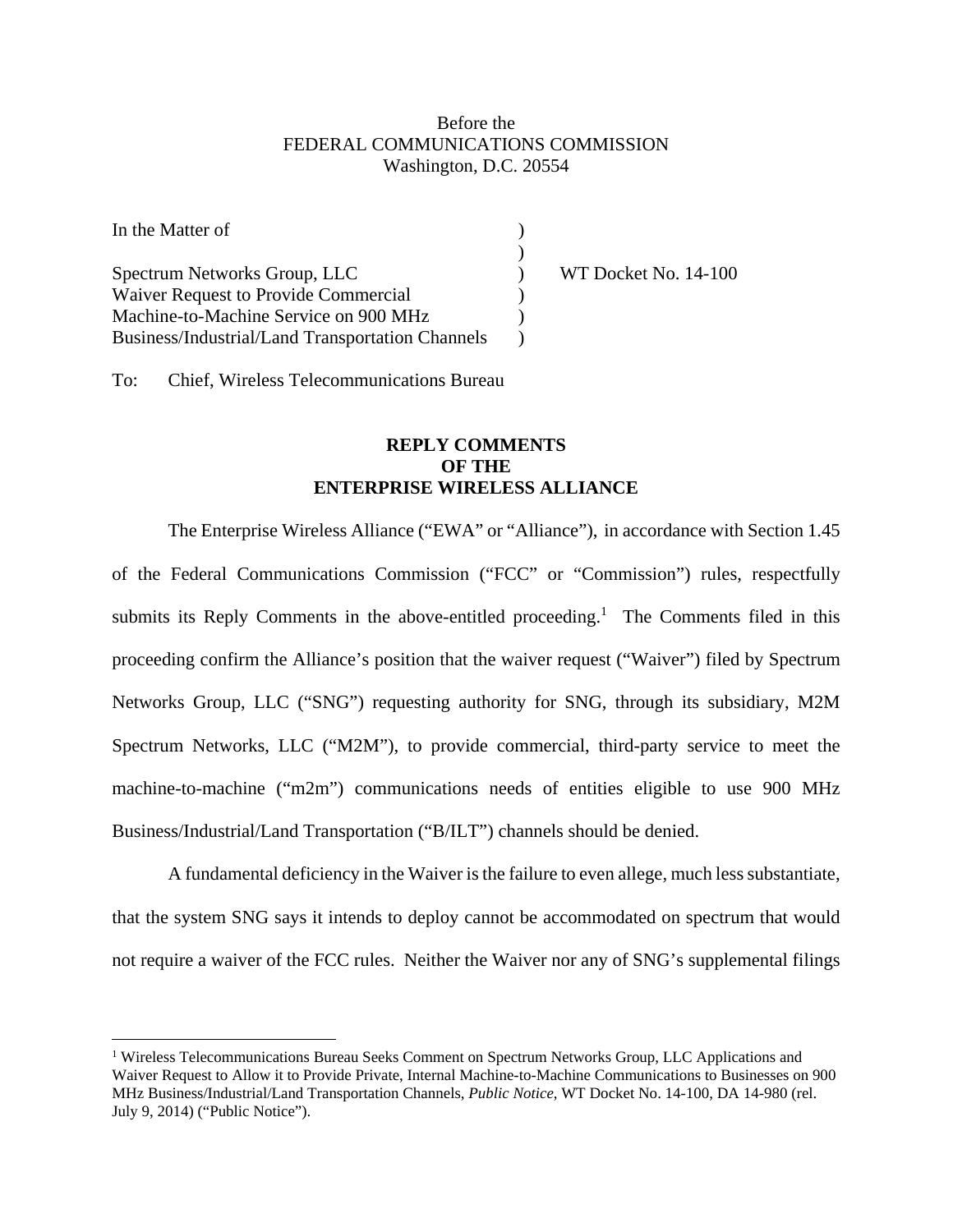address whether the proposed system will be used for base-mobile communications, the primary authorized use of this 900 MHz spectrum, as opposed to fixed applications. However, the comments filed by entities such as Automated Refreshment Services ("ARS") and Mellish Eye Associates confirm what EWA assumed, which is that the primary focus of an m2m network would be for fixed, not mobile, services. It appears, therefore, that SNG will require waivers both to license a commercial system on these 900 MHz Business/Industrial/Land Transportation ("B/ILT") frequencies and to operate a system wherein fixed operations are a primary, not secondary, offering. Given the scope of the waiver relief needed, it is incumbent on SNG to explain why its system cannot be deployed, for example, in the 217-220 MHz band in which Raveon Technologies Corporation says it already has equipment, in the 3.65 GHz band, where SNG's vision of nationwide service might actually be achievable, $2$  or in any number of unlicensed bands that the FCC has made available for such services.

EWA also urges the FCC to consider the issues and questions raised in the comments filed by the Utilities Telecom Council ("UTC") and by Motorola Solutions, Inc. ("MSI"). UTC, like the Alliance, disputed SNG's claim that it is "inefficient" to provide m2m services on broadband networks, a claim that is so erroneous as to call into question SNG's and M2M's understanding of advanced wireless technology. UTC also emphasized that many critical infrastructure industry ("CII") users require additional 900 MHz frequencies to expand capacity and/or coverage. It

 $\overline{a}$ 

<sup>&</sup>lt;sup>2</sup> The supporting comments from potential vendors to SNG all reference a nationwide network. As explained in previous EWA filings, there are no available 900 MHz B/ILT frequencies in and around the most populated markets in the county. SNG certainly is free to purchase frequencies from existing licensees but the Alliance is concerned that those vendors might not be aware of the important limitations on freely available frequencies in what they likely would consider critical markets for business opportunities.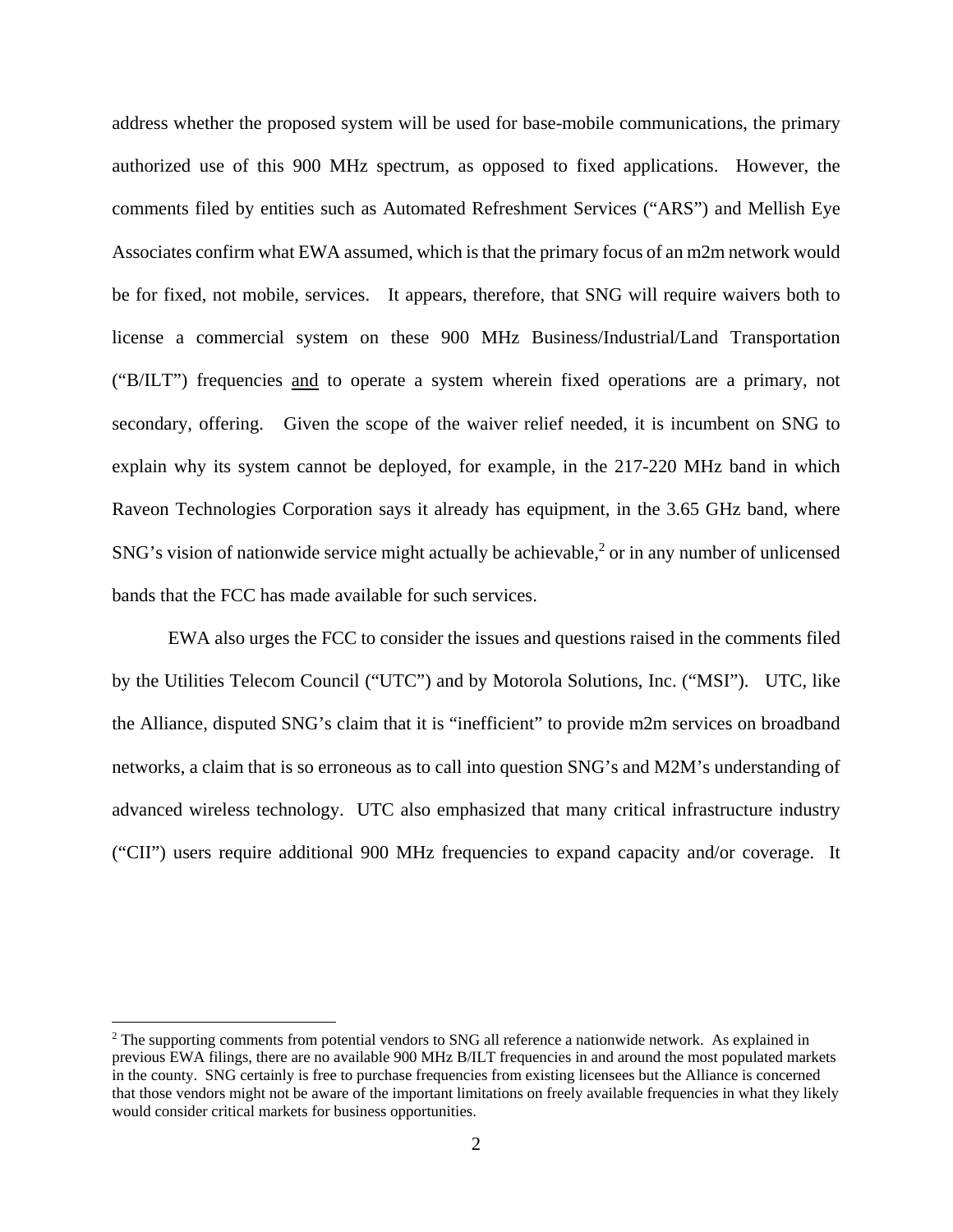argued that allowing SNG to license these frequencies pursuant to a waiver would exacerbate an existing, growing shortage of spectrum for this purpose.

MSI raised a number of important questions that require a response in order to determine the validity of the arguments SNG has advanced in favor of the Waiver. In particular, MSI has requested information regarding the technology proposed for this m2m network, including questions about the network configuration and the number of frequencies that reasonably would be needed based on M2M's intended market. EWA questions whether the low-speed, narrowband technology Raveon has available is a credible competitor to the capabilities inherent in broadband systems that actually have nationwide availability and sufficient density of coverage to serve the indoor, often below ground, needs of potential users such as ARS, the sole prospective user that has been identified by SNG<sup>3</sup>. These matters must be addressed before waiver relief is granted.

Certain comments filed in support of the Waiver raise an additional, troubling issue. SNG has stated repeatedly that it will limit its service to users that are eligible to operate on 900 MHz B/ILT frequencies. In its Comments in this proceeding, EWA noted that the relevant condition in SNG's supplemental filing was overbroad since it proposed limiting the network to serving "Part 90 eligible entities." The Alliance cautioned that such a definition would include public safety entities that are not eligible for 900 MHz B/ILT frequencies. But Edge Communications Solutions LLC's supporting comments state that the M2M network "will bring countless advantages to businesses, consumers, and the economy in general..."<sup>4</sup> The TrueNet Communications comments describe the proposed network as "providing advanced services to the public."<sup>5</sup> Filings such as

 $\overline{a}$ 

<sup>&</sup>lt;sup>3</sup> EWA appreciates Dr. Mellish's enthusiasm for the company in which he has invested and has recommended as an investment to others but cannot credit the possibility that the highly sophisticated medical applications he describes will be implemented on 12.5 kHz bandwidth channels offering relatively low-speed data service in limited areas of the county.

<sup>4</sup> *See* Comments of Edge Communications Solution LLC dated July 22, 2014 5 *See* Comments of TrueNet Communications dated July 30, 2014.